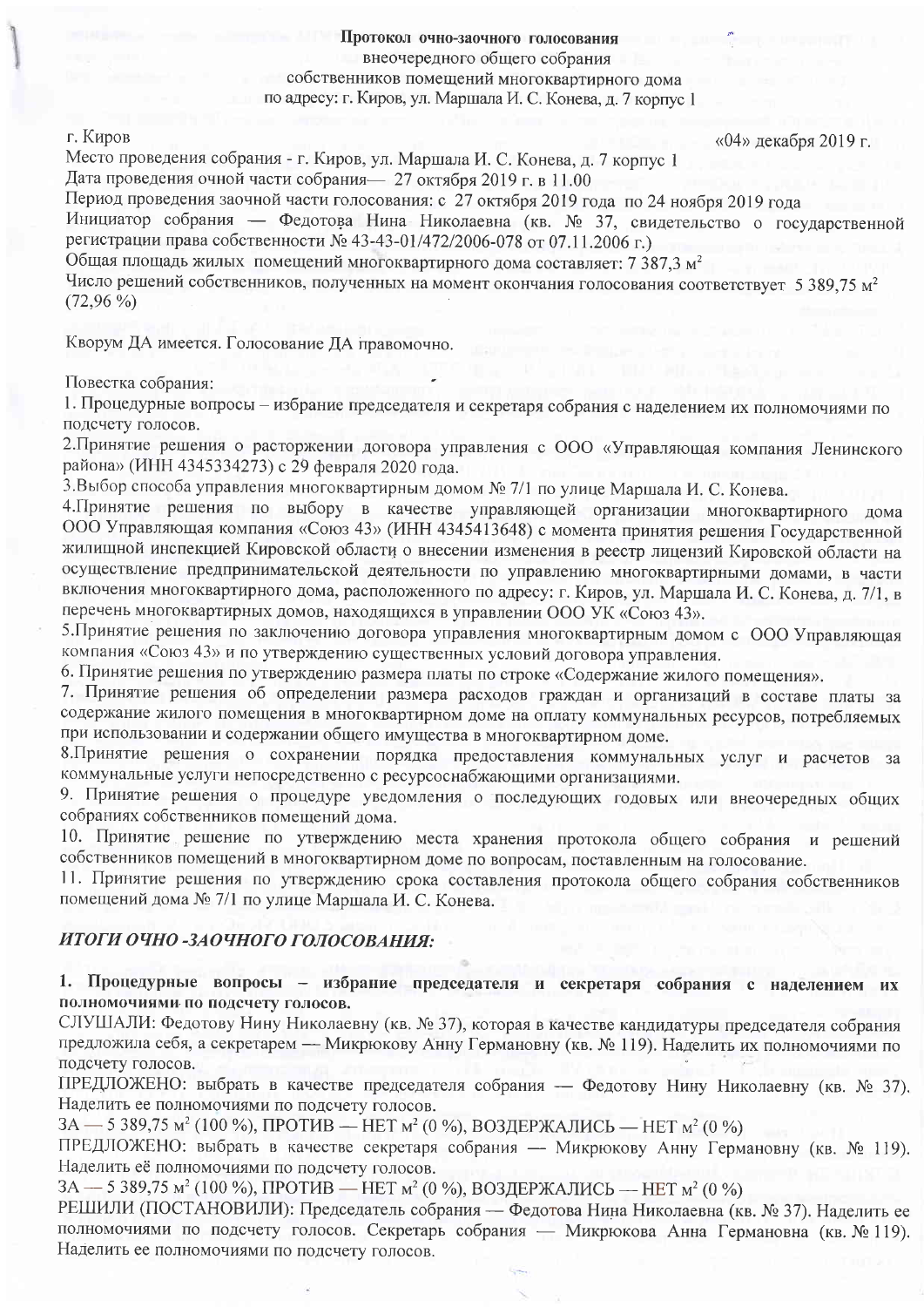2. Принятие решения о расторжении договора управления с ООО «Управляющая компания Ленинского района» (ИНН 4345334273) с 29 февраля 2020 года.

СЛУШАЛИ: Федотову Нину Николаевну (кв. № 37), которая предложила расторгнуть договор управления с ООО «Управляющая компания Ленинского района» (ИНН 4345334273) с 29 февраля 2020 года.

ПРЕДЛОЖЕНО: Расторгнуть договор управления с 000 «Управляющая компания Ленинского района» (ИНН 4345334273) с 29 февраля 2020 года.

3А — 5 358,65 м<sup>2</sup> (99,42%), ПРОТИВ — НЕТ м<sup>2</sup> (0 %), ВОЗДЕРЖАЛИСЬ — 31,1 м<sup>2</sup> (0,58 %) РЕШИЛИ (ПОСТАНОВИЛИ): Расторгнуть договор управления с 000 «Управляющая компания Ленинского района» (ИНН 4345334273) с 29 февраля 2020 года.

3. Выбор способа управления многоквартирным домом № 7/1 по улице Маршала И. С. Конева. СЛУШАЛИ: Фелотову Нину Николаевну (кв. № 37), которая предложила выбрать в качестве способа управления многоквартирным домом № 7/1 по улице Маршала И. С. Конева — управление управляющей организацией.

ПРЕДЛОЖЕНО: Выбрать в качестве способа управления многоквартирным домом № 7/1 по улице Маршала И. С. Конева — управление управляющей организацией.

ЗА — 5 358,65 м<sup>2</sup> (99,42%), ПРОТИВ — НЕТ м<sup>2</sup> (0 %), ВОЗДЕРЖАЛИСЬ — 31.1 м<sup>2</sup> (0.58 %)

РЕШИЛИ (ПОСТАНОВИЛИ): Выбрать в качестве способа управления многоквартирным домом № 7/1 по улице Маршала И. С. Конева — управление управляющей организацией.

#### 4. Принятие решения по выбору в качестве управляющей организации многоквартирного дома ООО Управляющая компания «Союз 43» (ИНН 4345413648).

СЛУШАЛИ: Федотову Нину Николаевну (кв. № 37), которая предложила выбрать в качестве управляющей организации многоквартирного дома — ООО Управляющая компания «Союз 43» (ИНН 4345413648).

ПРЕДЛОЖЕНО: Выбрать ООО УК «Союз 43» (ИНН 4345413648) в качестве организации, представляющей услуги по управлению, содержанию и ремонту недвижимого имущества с момента принятия решения Госуларственной жилишной инспекцией Кировской области о внесении изменения в реестр лицензий предпринимательской деятельности  $\overline{10}$ управлению на осуществление Кировской области многоквартирными домами, в части включения многоквартирного дома, расположенного по адресу: г. Киров, ул. Маршала И. С. Конева, д. 7/1, в перечень многоквартирных домов, находящихся в управлении ООО УК «Союз 43».

3А — 5 358.65 м<sup>2</sup> (99.42%), ПРОТИВ — НЕТ м<sup>2</sup> (0 %), ВОЗДЕРЖАЛИСЬ — 31,1 м<sup>2</sup> (0,58 %)

РЕШИЛИ (ПОСТАНОВИЛИ): Выбрать ООО УК «Союз 43» (ИНН 4345413648) в качестве организации, представляющей услуги по управлению, содержанию и ремонту недвижимого имущества с момента принятия решения Государственной жилищной инспекцией Кировской области о внесении изменения в реестр лицензий Кировской области на осуществление предпринимательской деятельности по управлению многоквартирными домами, в части включения многоквартирного дома, расположенного по адресу: г. Киров, ул. Маршала И. С. Конева, д. 7/1, в перечень многоквартирных домов, находящихся в управлении ООО УК «Союз 43».

#### 5. Принятие решения по заключению договора управления многоквартирным домом с ООО УК «Союз 43» и по утверждению существенных условий договора управления.

СЛУШАЛИ: Федотову Нину Николаевну (кв. № 37), которая предложила заключить договор управления многоквартирным домом № 7 корпус 1 по улице Маршала И. С. Конева с ООО УК «Союз 43» и утвердить существенные условия договора управления.

ПРЕДЛОЖЕНО: Заключить договор управления многоквартирным домом № 7 корпус 1 по улице Маршала И. С. Конева с ООО УК «Союз 43» и утвердить существенные условия договора управления.

3A - 5 358,65 м<sup>2</sup> (99,42%), ПРОТИВ - НЕТ м<sup>2</sup> (0 %), ВОЗДЕРЖАЛИСЬ - 31,1 м<sup>2</sup> (0,58 %)

РЕШИЛИ (ПОСТАНОВИЛИ): Заключить договор управления многоквартирным домом № 7 корпус 1 по улице Маршала И. С. Конева с ООО УК «Союз 43» и утвердить существенные условия договора управления.

#### Принятие решения по утверждению размера платы по строке «Содержание жилого 6. помешения».

СЛУШАЛИ: Федотову Нину Николаевну (кв. № 37), которая предложила утвердить размер платы по строке «Содержание жилого помещения» в размере 19,00 рублей с 1 м<sup>2</sup> общей площади помещения находящегося в собственности. Установить компенсацию расходов управляющей организации, понесенных в связи с выполнением неотложных работ и услуг (и текущего, и капитального характера), вызванных обстоятельствами, которые управляющая организация не могла разумно предвидеть и предотвратить при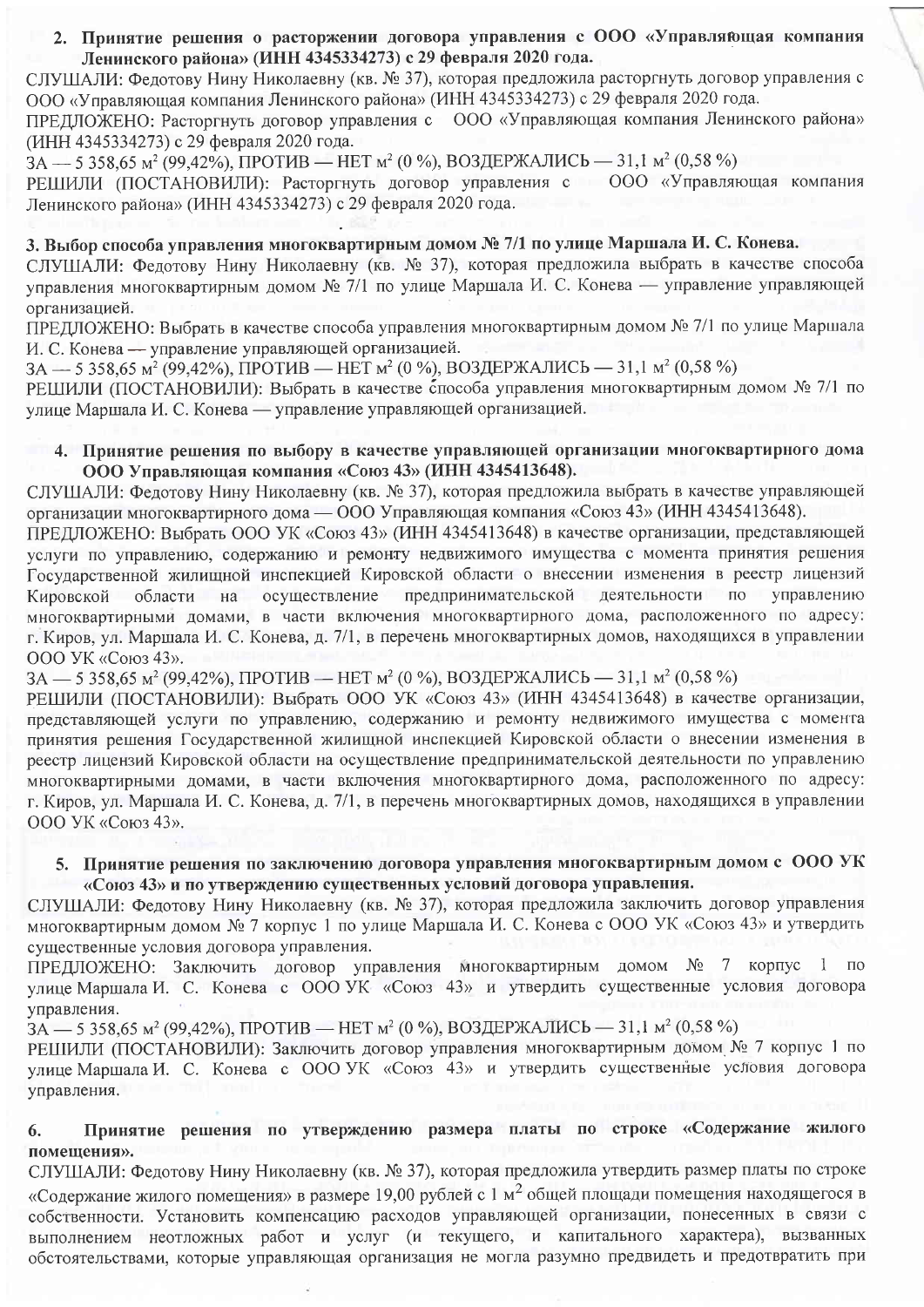обычной степени заботливости и осмотрительности и за возникновение которых она не отвечает, путем включения соответствующей платы дополнительной строкой в единый платежный документ (квитанцию) без проведения общего собрания собственников, путем согласования с советом многоквартирного дома (председателем совета многоквартирного дома).

ПРЕДЛОЖЕНО: Утвердить размер платы по строке «Содержание жилого помещения» в размере 19,00 рублей с 1 м<sup>2</sup> общей площади помещения находящегося в собственности. Установить компенсацию расходов управляющей организации, понесенных в связи с выполнением неотложных работ и услуг (и текущего, и капитального характера), вызванных обстоятельствами, которые управляющая организация не могла разумно предвидеть и предотвратить при обычной степени заботливости и осмотрительности и за возникновение которых она не отвечает, путем включения соответствующей платы дополнительной строкой в единый платежный документ (квитанцию) без проведения общего собрания собственников, путем согласования с советом многоквартирного дома (председателем совета многоквартирного дома).

 $3A - 5358.65$   $\mu^2$  (99.42%),  $\Pi$ POTHB – HET  $\mu^2$  (0 %), BO3*I*IEPXAJIHCb – 31,1  $\mu^2$  (0.58 %)

РЕШИЛИ (ПОСТАНОВИЛИ): Утвердить размер платы по строке «Содержание жилого помещения» в размере 19.00 рублей с 1 м<sup>2</sup> общей плошали помещения находящегося в собственности. Установить компенсацию расходов управляющей организации, понесенных в связи с выполнением неотложных работ и услуг (и текущего, и капитального характера), вызванных обстоятельствами, которые управляющая организация не могла разумно предвидеть и предотвратить при обычной степени заботливости и осмотрительности и за возникновение которых она не отвечает, путем включения соответствующей платы дополнительной строкой в единый платежный документ (квитанцию) без проведения общего собрания согласования с советом многоквартирного дома (председателем совета собственников. **ITVTEM** многоквартирного дома).

7. Принятие решения об определении размера расходов граждан и организаций в составе платы за содержание жилого помешения в многоквартирном доме на оплату коммунальных ресурсов, потребляемых при использовании и содержании общего имущества в многоквартирном доме.

СЛУШАЛИ: Федотову Нину Николаевну (кв. № 37), которая предложила определять размер расходов граждан и организаций в составе платы за содержание жилого помещения в многоквартирном доме на оплату коммунальных ресурсов, потребляемых при использовании и содержании общего имущества в многоквартирном доме, исходя из объема потребления коммунальных ресурсов, определяемого по показаниям коллективного (общедомового) прибора учета, по тарифам, установленным органами государственной власти субъектов Российской Федерации.

ПРЕДЛОЖЕНО: Определять размер расходов граждан и организаций в составе платы за содержание жилого помещения в многоквартирном доме на оплату коммунальных ресурсов, потребляемых при использовании и содержании общего имущества в многоквартирном доме, исходя из объема потребления коммунальных ресурсов, определяемого по показаниям коллективного (общедомового) прибора учета, по тарифам, установленным органами государственной власти субъектов Российской Федерации.

 $3A - 5358,65$   $\text{M}^2$  (99,42%),  $\text{TPOTHB}$  - HET  $\text{M}^2$  (0 %), BO3 ДЕРЖАЛИСЬ - 31,1  $\text{M}^2$  (0,58 %)

РЕШИЛИ (ПОСТАНОВИЛИ): Определять размер расходов граждан и организаций в составе платы за содержание жилого помещения в многоквартирном доме на оплату коммунальных ресурсов, потребляемых при использовании и содержании общего имущества в многоквартирном доме, исходя из объема потребления коммунальных ресурсов, определяемого по показаниям коллективного (общедомового) прибора учета, по тарифам, установленным органами государственной власти субъектов Российской Федерации.

# 8. Принятие решения о сохранении порядка предоставления коммунальных услуг и расчетов за коммунальные услуги непосредственно с ресурсоснабжающими организациями.

СЛУШАЛИ: Фелотову Нину Николаевну (кв. № 37), которая предложила сохранить порядок предоставления коммунальных услуг и расчетов за коммунальные услуги (холодное водоснабжение, водоотведение, электроснабжение, поставка тепловой энергии) непосредственно с ресурсоснабжающими организациями (прямые договоры).

ПРЕДЛОЖЕНО: Сохранить порядок предоставления коммунальных услуг и расчетов за коммунальные услуги (холодное водоснабжение, водоотведение, электроснабжение, поставка тепловой энергии) непосредственно с ресурсоснабжающими организациями (прямые договоры).

ЗА — 5 358,65 м<sup>2</sup> (99,42%), ПРОТИВ — НЕТ м<sup>2</sup> (0 %), ВОЗДЕРЖАЛИСЬ — 31,1 м<sup>2</sup> (0,58 %)

РЕШИЛИ (ПОСТАНОВИЛИ): Сохранить порядок предоставления коммунальных услуг и расчетов за коммунальные услуги (холодное водоснабжение, водоотведение, электроснабжение, поставка тепловой энергии) непосредственно с ресурсоснабжающими организациями (прямые договоры).